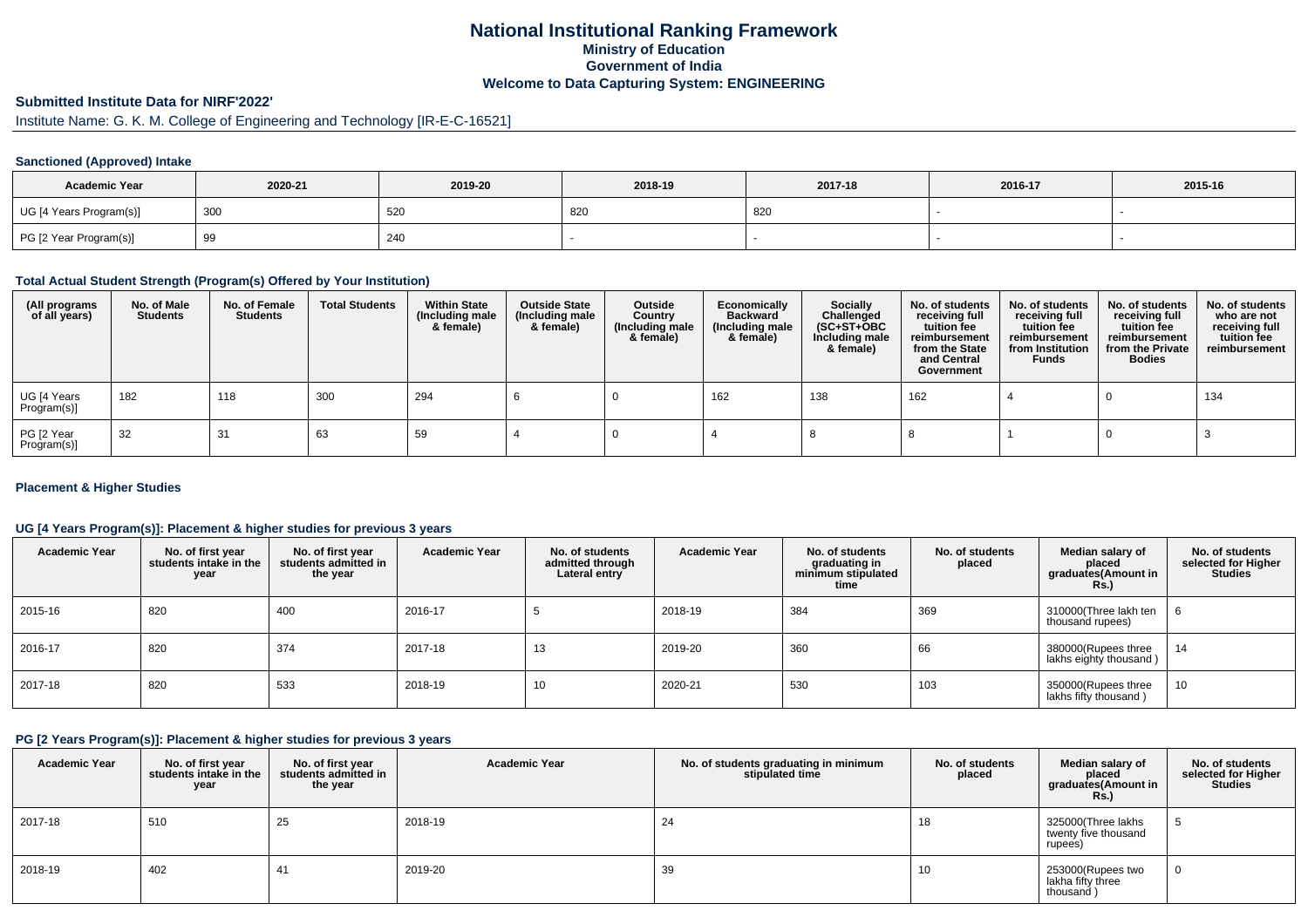| .<br>lakhs, | 2019-20 | 240 | 2020-21 |  |  | 300000(Rupees three |  |
|-------------|---------|-----|---------|--|--|---------------------|--|
|-------------|---------|-----|---------|--|--|---------------------|--|

#### **Ph.D Student Details**

| Ph.D (Student pursuing doctoral program till 2020-21 Students admitted in the academic year 2020-21 should not be entered here.) |         |         |                       |  |  |
|----------------------------------------------------------------------------------------------------------------------------------|---------|---------|-----------------------|--|--|
|                                                                                                                                  |         |         | <b>Total Students</b> |  |  |
| Full Time                                                                                                                        |         |         |                       |  |  |
| Part Time                                                                                                                        |         |         |                       |  |  |
| No. of Ph.D students graduated (including Integrated Ph.D)                                                                       |         |         |                       |  |  |
|                                                                                                                                  | 2020-21 | 2019-20 | 2018-19               |  |  |
| Full Time                                                                                                                        |         |         |                       |  |  |
| Part Time                                                                                                                        |         |         |                       |  |  |

## **Financial Resources: Utilised Amount for the Capital expenditure for previous 3 years**

| <b>Academic Year</b>                                                                                                                                                                      | 2020-21                    | 2019-20                    | 2018-19                    |  |  |  |  |
|-------------------------------------------------------------------------------------------------------------------------------------------------------------------------------------------|----------------------------|----------------------------|----------------------------|--|--|--|--|
|                                                                                                                                                                                           | <b>Utilised Amount</b>     | <b>Utilised Amount</b>     | <b>Utilised Amount</b>     |  |  |  |  |
| Annual Capital Expenditure on Academic Activities and Resources (excluding expenditure on buildings)                                                                                      |                            |                            |                            |  |  |  |  |
| Library (Books, Journals and e-Resources only)                                                                                                                                            | 400000 (Four Lakhs)        | 400000 (Four Lakhs)        | 400000 (Four Lakhs)        |  |  |  |  |
| New Equipment and software for Laboratories                                                                                                                                               | 3100000 (Thirty one lakhs) | 3100000 (Thirty one lakhs) | 3100000 (Thirty one lakhs) |  |  |  |  |
| <b>Engineering Workshops</b>                                                                                                                                                              | 50000 (Fifty thousand)     | 50000 (Fifty thousand)     | 50000 (Fifty thousand)     |  |  |  |  |
| Other expenditure on creation of Capital Assets (For setting up<br>classrooms, seminar hall, conference hall, library, Lab, Engg<br>workshops excluding expenditure on Land and Building) | 3000000 (Thirty Lakhs)     | 3000000 (Thirty Lakhs)     | 3000000 (Thirty Lakhs)     |  |  |  |  |

## **Financial Resources: Utilised Amount for the Operational expenditure for previous 3 years**

| <b>Academic Year</b>                                                                                                                                                                            | 2020-21                                 | 2019-20                                 | 2018-19                                 |  |  |  |  |
|-------------------------------------------------------------------------------------------------------------------------------------------------------------------------------------------------|-----------------------------------------|-----------------------------------------|-----------------------------------------|--|--|--|--|
|                                                                                                                                                                                                 | <b>Utilised Amount</b>                  | <b>Utilised Amount</b>                  | <b>Utilised Amount</b>                  |  |  |  |  |
| <b>Annual Operational Expenditure</b>                                                                                                                                                           |                                         |                                         |                                         |  |  |  |  |
| Salaries (Teaching and Non Teaching staff)                                                                                                                                                      | 72000000 (Seven crore and twenty lakhs) | 72000000 (Seven crore and twenty lakhs) | 72000000 (Seven crore and twenty lakhs) |  |  |  |  |
| Maintenance of Academic Infrastructure or consumables and<br>other running expenditures (excluding maintenance of hostels<br>and allied services, rent of the building, depreciation cost, etc) | 2000000 (Twenty lakhs)                  | 2000000 (Twenty lakhs)                  | 2000000 (Twenty lakhs)                  |  |  |  |  |
| Seminars/Conferences/Workshops                                                                                                                                                                  | 3300000 (Thirty lakhs)                  | 3300000 (Thirty lakhs)                  | 3300000 (Thirty lakhs)                  |  |  |  |  |

**IPR**

| Calendar year            | 2020 | 2019 | 2018 |
|--------------------------|------|------|------|
| No. of Patents Published |      |      |      |
| No. of Patents Granted   |      |      |      |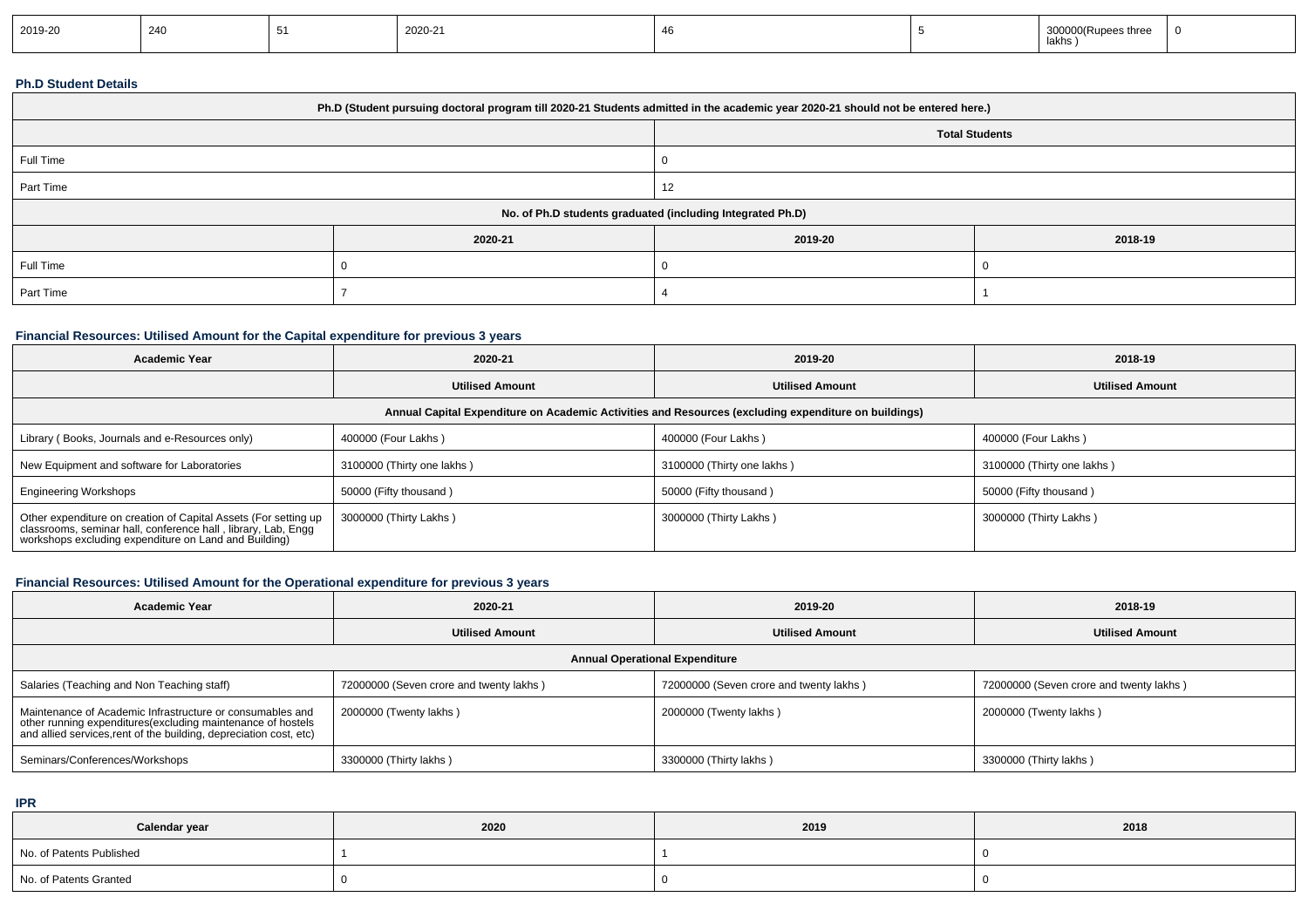### **Sponsored Research Details**

| <b>Financial Year</b>                    | 2020-21                                | 2019-20                                            | 2018-19                                      |
|------------------------------------------|----------------------------------------|----------------------------------------------------|----------------------------------------------|
| Total no. of Sponsored Projects          |                                        |                                                    |                                              |
| Total no. of Funding Agencies            |                                        |                                                    |                                              |
| Total Amount Received (Amount in Rupees) | 947000                                 | 988800                                             | 57500                                        |
| Amount Received in Words                 | Rupees nine lakhs forty seven thousand | Nine lakhs eighty eight thousand and eight hundred | Rupees fifty seven thousand and five hundred |

### **Consultancy Project Details**

| <b>Financial Year</b>                    | 2020-21   | 2019-20                        | 2018-19                            |
|------------------------------------------|-----------|--------------------------------|------------------------------------|
| Total no. of Consultancy Projects        |           |                                |                                    |
| Total no. of Client Organizations        |           |                                |                                    |
| Total Amount Received (Amount in Rupees) | 1000000   | 150000                         | 150000                             |
| Amount Received in Words                 | ten lakhs | one lakh fifty thousand rupees | One lakh and fifty thousand rupees |

## **PCS Facilities: Facilities of physically challenged students**

| 1. Do your institution buildings have Lifts/Ramps?                                                                                                         | Yes, more than 80% of the buildings |
|------------------------------------------------------------------------------------------------------------------------------------------------------------|-------------------------------------|
| 2. Do your institution have provision for walking aids, including wheelchairs and transportation from one building to another for<br>handicapped students? | Yes                                 |
| 3. Do your institution buildings have specially designed toilets for handicapped students?                                                                 | Yes, more than 80% of the buildings |

## **Faculty Details**

| Srno           | <b>Name</b>                 | Age | Designation                | Gender | Qualification | <b>Experience (In</b><br>Months) | <b>Currently working</b><br>with institution? | <b>Joining Date</b> | <b>Leaving Date</b>      | <b>Association type</b> |
|----------------|-----------------------------|-----|----------------------------|--------|---------------|----------------------------------|-----------------------------------------------|---------------------|--------------------------|-------------------------|
|                | Mr N<br>MULLAINATHAN        | 30  | <b>Assistant Professor</b> | Male   | M.Tech        | 86                               | Yes                                           | 05-05-2014          | $\sim$                   | Regular                 |
| $\overline{2}$ | <b>Ms R SAVITHIRI</b>       | 39  | <b>Assistant Professor</b> | Female | M.Tech        | 156                              | Yes                                           | 25-07-2008          | $\overline{\phantom{a}}$ | Regular                 |
| 3              | <b>Ms K NIRMALA</b>         | 42  | Associate Professor        | Female | M.E.          | 229                              | Yes                                           | 01-06-2002          | $\sim$                   | Regular                 |
| 4              | Ms A SHARMILA               | 32  | <b>Assistant Professor</b> | Female | M.Tech        | 74                               | Yes                                           | 11-05-2015          | $\sim$                   | Regular                 |
| 5              | Dr S Meenakshi<br>Sundaram  | 49  | Professor                  | Male   | Ph.D          | 188                              | Yes                                           | 14-09-2014          | $\sim$                   | Regular                 |
| 6              | Mr V VENKATESAN             | 41  | <b>Assistant Professor</b> | Male   | M.E.          | 164                              | Yes                                           | 23-05-2013          | $\overline{\phantom{a}}$ | Regular                 |
|                | Ms C SHALINI DEVI           | 30  | <b>Assistant Professor</b> | Female | M.Tech        | 80                               | Yes                                           | 02-04-2014          | $\sim$                   | Regular                 |
| 8              | Ms B L<br><b>MADHUMIDHA</b> | 33  | <b>Assistant Professor</b> | Female | M.Tech        | 116                              | Yes                                           | 04-06-2011          | $\sim$                   | Regular                 |
| 9              | Mr A ARUN DEVAN             | 30  | <b>Assistant Professor</b> | Male   | M.Tech        | 80                               | Yes                                           | 09-05-2014          | $\sim$                   | Regular                 |
| 10             | Mr K PRABHUPTHA             | 33  | <b>Assistant Professor</b> | Male   | M.E.          | 70                               | Yes                                           | 01-12-2015          | $\sim$                   | Regular                 |
| 11             | Dr K O JOSEPH               | 72  | Professor                  | Male   | Ph.D          | 250                              | Yes                                           | 03-06-1999          | $\overline{\phantom{a}}$ | Regular                 |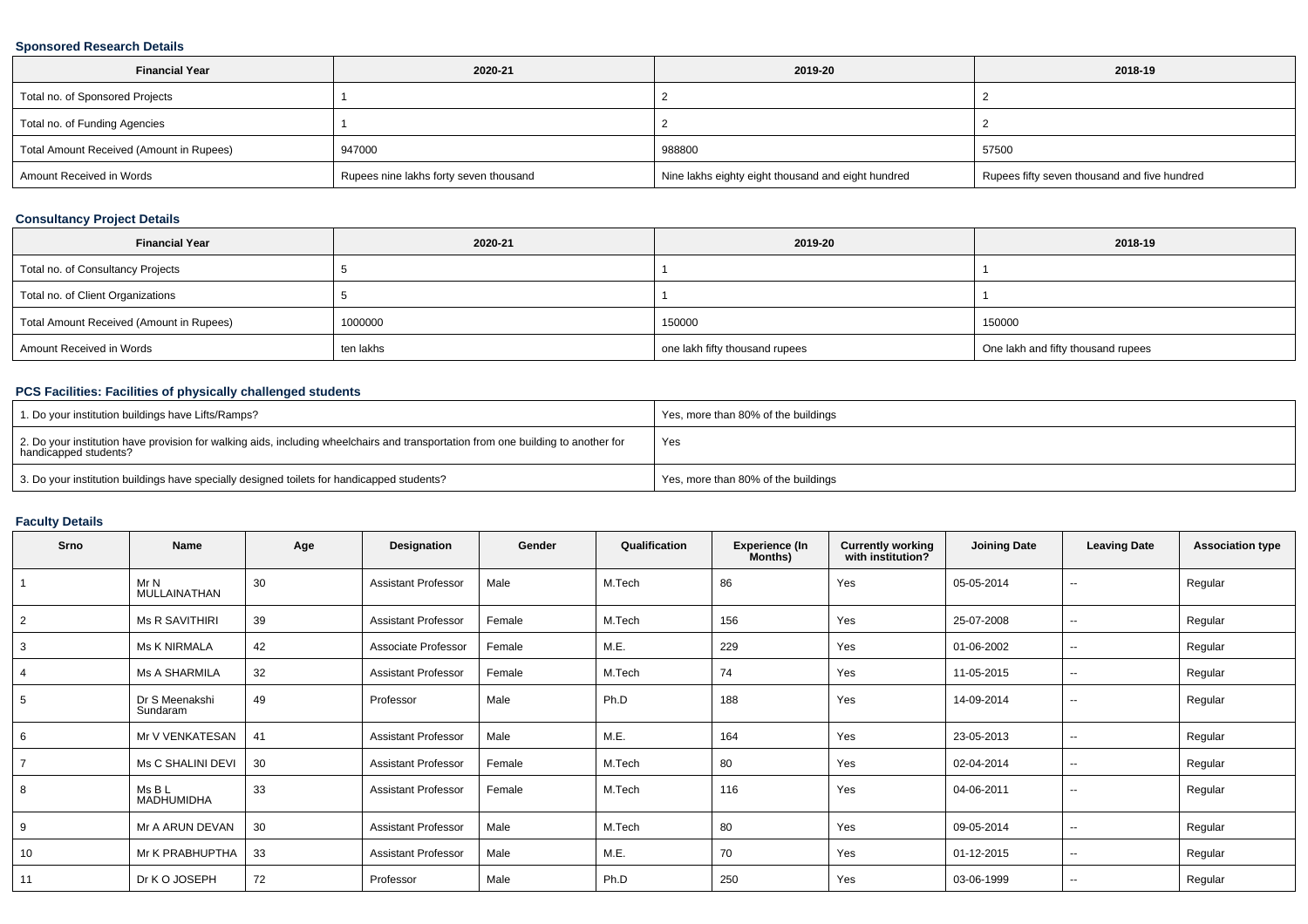| 12  | Ms M DEEBIKA                   | 32 | <b>Assistant Professor</b>                          | Female | M.Tech | 92  | Yes | 12-07-2013 | ⊷.                       | Regular |
|-----|--------------------------------|----|-----------------------------------------------------|--------|--------|-----|-----|------------|--------------------------|---------|
| 13  | Mr M<br>LAMBODHARAN            | 37 | <b>Assistant Professor</b>                          | Male   | M.Tech | 116 | Yes | 11-07-2011 | --                       | Regular |
| 14  | Mr V SENTHIL<br><b>KUMAR</b>   | 45 | <b>Assistant Professor</b>                          | Male   | M.Tech | 178 | Yes | 22-09-2010 | $\overline{\phantom{a}}$ | Regular |
| 15  | <b>Ms R KALAVATHI</b>          | 39 | <b>Assistant Professor</b>                          | Female | M.Tech | 152 | Yes | 11-07-2005 | $\overline{\phantom{a}}$ | Regular |
| 16  | Mr A<br>RADHAKRISHNAN          | 36 | <b>Assistant Professor</b>                          | Male   | M.Tech | 116 | Yes | 02-05-2011 | $\overline{\phantom{a}}$ | Regular |
| 17  | Mr V<br>MURALIDARAAN           | 40 | <b>Assistant Professor</b>                          | Male   | M.Tech | 92  | Yes | 02-05-2013 | −−                       | Regular |
| 18  | Mr S HEMANTH<br><b>KUMAR</b>   | 57 | Associate Professor                                 | Male   | M.E.   | 188 | Yes | 13-07-2016 | $\overline{\phantom{a}}$ | Regular |
| 19  | Ms N<br>PADMAVATHY             | 41 | <b>Assistant Professor</b>                          | Female | M.E.   | 164 | Yes | 27-01-2004 | ⊶.                       | Regular |
| -20 | Mr A SATHEESH<br><b>KUMAR</b>  | 33 | <b>Assistant Professor</b>                          | Male   | M.Tech | 128 | Yes | 09-02-2010 | $\overline{\phantom{a}}$ | Regular |
| 21  | Dr R<br>SATHIYAPRIYA           | 44 | Professor                                           | Female | Ph.D   | 164 | Yes | 03-04-2012 | ⊶.                       | Regular |
| 22  | Mr R VIVEK                     | 31 | <b>Assistant Professor</b>                          | Male   | M.Tech | 116 | Yes | 24-11-2011 | $\overline{\phantom{a}}$ | Regular |
| 23  | Mr K VENKATESH<br><b>KUMAR</b> | 41 | <b>Assistant Professor</b>                          | Male   | M.E.   | 80  | Yes | 02-01-2014 | --                       | Regular |
| 24  | Dr D GOPINATH                  | 43 | Professor                                           | Male   | Ph.D   | 104 | Yes | 16-06-2014 | $\overline{\phantom{a}}$ | Regular |
| 25  | Mr C BASKAR                    | 40 | <b>Assistant Professor</b>                          | Male   | M.Tech | 128 | Yes | 03-07-2010 | $\overline{\phantom{a}}$ | Regular |
| 26  | Mr A PRASANNA                  | 38 | <b>Assistant Professor</b>                          | Male   | M.Tech | 80  | Yes | 02-05-2014 | $\sim$                   | Regular |
| 27  | Ms V HEMA                      | 39 | <b>Assistant Professor</b>                          | Female | M.E.   | 140 | Yes | 04-06-2012 | ⊷.                       | Regular |
| 28  | Mr S DESIGAN                   | 40 | <b>Assistant Professor</b>                          | Male   | M.Tech | 116 | Yes | 01-09-2009 | --                       | Regular |
| 29  | Dr R INDRA<br><b>GANDHI</b>    | 45 | Professor                                           | Female | Ph.D   | 212 | Yes | 08-02-2010 | $\overline{\phantom{a}}$ | Regular |
| 30  | Mr C D<br>GOVIDASAMY           | 33 | <b>Assistant Professor</b>                          | Male   | M.Tech | 104 | Yes | 02-05-2012 | ⊷.                       | Regular |
| 31  | Mr M VIJAYAN                   | 53 | <b>Assistant Professor</b>                          | Male   | M.Tech | 200 | Yes | 19-05-2004 | $\overline{\phantom{a}}$ | Regular |
| 32  | Dr Bhuvaneswari N<br>S         | 53 | Dean / Principal /<br>Director / Vice<br>Chancellor | Female | Ph.D   | 372 | Yes | 29-12-2017 | $\overline{\phantom{a}}$ | Regular |
| 33  | Mr N KALYANA<br>SUNDARAM       | 38 | <b>Assistant Professor</b>                          | Male   | M.Tech | 128 | Yes | 10-06-2008 | ⊷                        | Regular |
| 34  | Mr S PRAVEEN<br><b>KUMAR</b>   | 30 | <b>Assistant Professor</b>                          | Male   | M.Tech | 80  | Yes | 10-05-2014 | $\overline{\phantom{a}}$ | Regular |
| 35  | Ms P SANGEETHA                 | 37 | <b>Assistant Professor</b>                          | Female | M.Tech | 164 | Yes | 10-12-2008 | $\overline{\phantom{a}}$ | Regular |
| 36  | Ms R RAJASRI                   | 34 | <b>Assistant Professor</b>                          | Female | M.Tech | 92  | Yes | 02-06-2013 | $\overline{\phantom{a}}$ | Regular |
| 37  | Mrs N KANIMOZHI                | 35 | <b>Assistant Professor</b>                          | Female | M.E.   | 116 | Yes | 19-09-2011 | Щ,                       | Regular |
| 38  | Ms G HEMALATHA                 | 36 | <b>Assistant Professor</b>                          | Female | M.E.   | 128 | Yes | 28-06-2010 | $\overline{\phantom{a}}$ | Regular |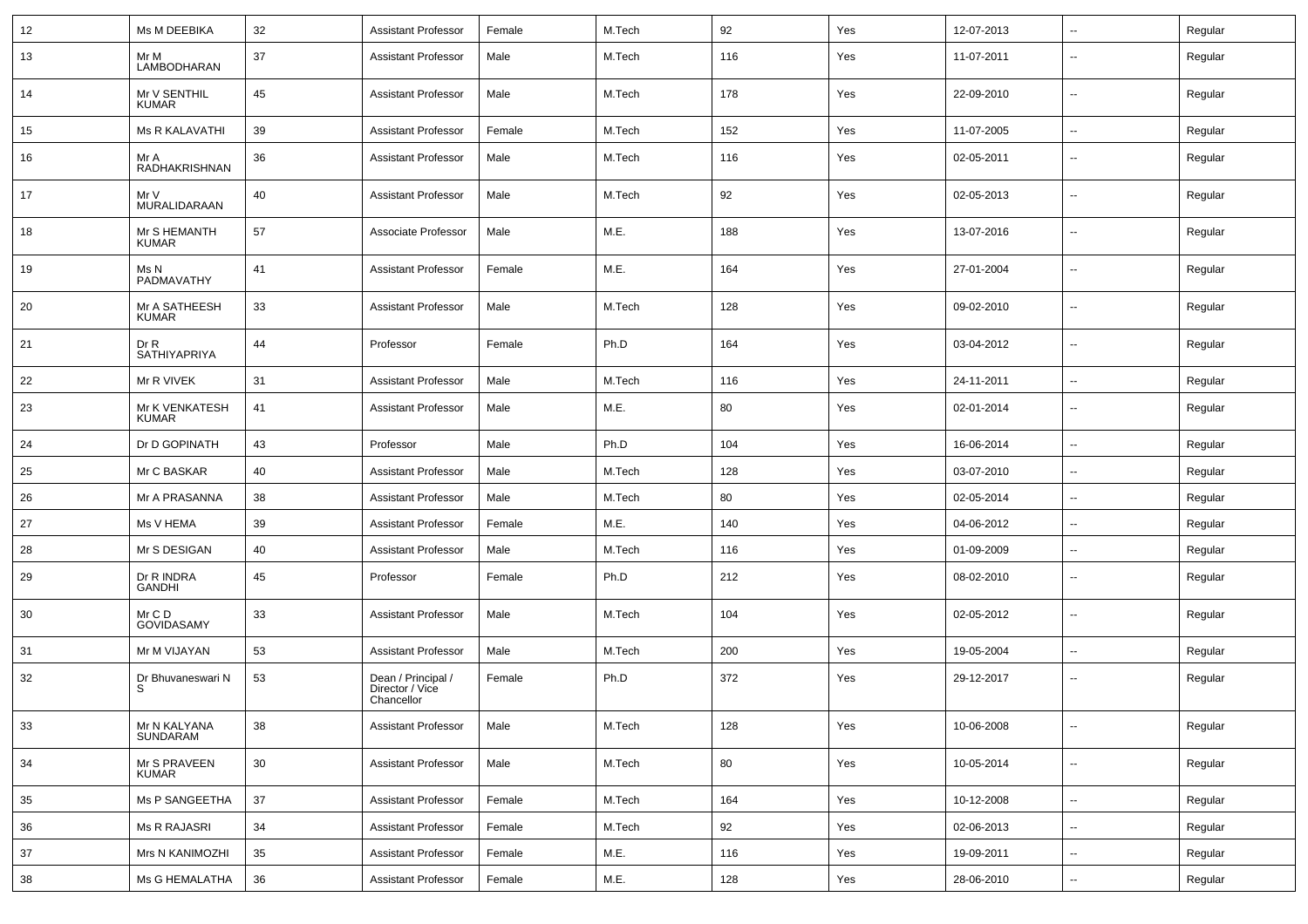| 39 | Mr G SATHISH<br><b>KUMAR</b>     | 38 | <b>Assistant Professor</b> | Male   | M.Tech | 128 | Yes | 01-06-2015 | $\overline{\phantom{a}}$ | Regular |
|----|----------------------------------|----|----------------------------|--------|--------|-----|-----|------------|--------------------------|---------|
| 40 | Ms D AISHWARYA<br><b>DEVI</b>    | 34 | <b>Assistant Professor</b> | Female | M.E.   | 78  | Yes | 11-05-2015 | $\overline{\phantom{a}}$ | Regular |
| 41 | Dr K ARUNAN                      | 53 | <b>Assistant Professor</b> | Male   | Ph.D   | 336 | Yes | 20-01-2010 | $\sim$                   | Regular |
| 42 | Mr N VASUDEVAN                   | 34 | <b>Assistant Professor</b> | Male   | M.Tech | 80  | Yes | 06-05-2014 | $\overline{\phantom{a}}$ | Regular |
| 43 | Mr R SRIDHAR                     | 53 | <b>Assistant Professor</b> | Male   | M.E.   | 80  | Yes | 17-02-2010 | $\overline{\phantom{a}}$ | Regular |
| 44 | Ms C<br>AMUTHAPRIYA              | 38 | <b>Assistant Professor</b> | Female | M.Tech | 164 | Yes | 12-03-2009 | $\overline{\phantom{a}}$ | Regular |
| 45 | Ms G VIJAYARANI                  | 41 | <b>Assistant Professor</b> | Female | M.Tech | 128 | Yes | 22-10-2010 | $\overline{\phantom{a}}$ | Regular |
| 46 | Dr V<br>DHANNALAKSHMI<br>SRIDEVI | 52 | Professor                  | Female | Ph.D   | 248 | Yes | 22-07-1997 | $\overline{\phantom{a}}$ | Regular |
| 47 | Ms U DIVYA                       | 29 | Associate Professor        | Female | M.Tech | 80  | Yes | 29-06-2015 | $\overline{\phantom{a}}$ | Regular |
| 48 | Ms N LEELA                       | 44 | <b>Assistant Professor</b> | Female | M.E.   | 212 | Yes | 01-09-2004 | $\overline{\phantom{a}}$ | Regular |
| 49 | Ms B SABTECHA                    | 32 | <b>Assistant Professor</b> | Female | M.Tech | 92  | Yes | 09-06-2014 | $\sim$                   | Regular |
| 50 | Mr P PARI                        | 38 | <b>Assistant Professor</b> | Male   | M.Tech | 73  | Yes | 30-06-2015 | $\sim$                   | Regular |
| 51 | <b>Ms K KARISHMA</b>             | 32 | <b>Assistant Professor</b> | Female | M.Tech | 80  | Yes | 16-02-2015 | $\overline{\phantom{a}}$ | Regular |
| 52 | Ms S CHITRA                      | 42 | <b>Assistant Professor</b> | Female | M.Tech | 164 | Yes | 24-07-2007 | $\overline{\phantom{a}}$ | Regular |
| 53 | Mr A BASKAR                      | 58 | Associate Professor        | Male   | M.Tech | 188 | Yes | 01-06-2011 |                          | Regular |
| 54 | Mr PSATEESH<br><b>KUMAR</b>      | 53 | Professor                  | Male   | M.E.   | 92  | Yes | 15-06-2009 | $\overline{\phantom{a}}$ | Regular |
| 55 | Mr G SAMUEL                      | 31 | <b>Assistant Professor</b> | Male   | M.Tech | 70  | Yes | 29-06-2015 | $\overline{\phantom{a}}$ | Regular |
| 56 | Ms S ANUSHA<br>SOWBARNIKA        | 33 | <b>Assistant Professor</b> | Female | M.Tech | 116 | Yes | 07-07-2011 | $\overline{\phantom{a}}$ | Regular |
| 57 | Dr D SIVARAJ                     | 71 | Professor                  | Male   | Ph.D   | 112 | Yes | 19-02-2010 | $\sim$                   | Regular |
| 58 | Mr C K PRASATH                   | 34 | <b>Assistant Professor</b> | Male   | M.Tech | 92  | Yes | 20-06-2014 | $\overline{\phantom{a}}$ | Regular |
| 59 | Ms N HAMSAVALLI                  | 36 | <b>Assistant Professor</b> | Female | M.E.   | 116 | Yes | 18-09-2009 | $\overline{\phantom{a}}$ | Regular |
| 60 | Mr A SUBRAMANI                   | 37 | Assistant Professor        | Male   | M.Tech | 80  | Yes | 15-05-2015 | $\overline{\phantom{a}}$ | Regular |
| 61 | Mr P RAMESH                      | 34 | <b>Assistant Professor</b> | Male   | M.Tech | 80  | Yes | 12-09-2014 | $\overline{\phantom{a}}$ | Regular |
| 62 | Ms G VALARMATHI                  | 39 | Assistant Professor        | Female | M.Tech | 212 | Yes | 26-06-2003 |                          | Regular |
| 63 | <b>Ms R KALAIARASI</b>           | 36 | <b>Assistant Professor</b> | Female | M.Tech | 92  | Yes | 19-06-2013 | $\overline{\phantom{a}}$ | Regular |
| 64 | Dr P SUKUMAR<br>PUHAN            | 46 | Professor                  | Male   | Ph.D   | 188 | Yes | 15-06-2011 | $\overline{\phantom{a}}$ | Regular |
| 65 | Ms S NITHYA                      | 31 | <b>Assistant Professor</b> | Female | M.Tech | 70  | Yes | 05-04-2014 | $\sim$                   | Regular |
| 66 | Mr K ASHOK<br>KUMAR              | 32 | <b>Assistant Professor</b> | Male   | M.E.   | 80  | Yes | 11-05-2015 | $\overline{\phantom{a}}$ | Regular |
| 67 | Ms P SUBHASHINI                  | 30 | <b>Assistant Professor</b> | Female | M.Tech | 80  | Yes | 10-05-2014 | $\sim$                   | Regular |
| 68 | Mr B YOGESH                      | 39 | <b>Assistant Professor</b> | Male   | M.Tech | 116 | Yes | 20-06-2011 | ۰.                       | Regular |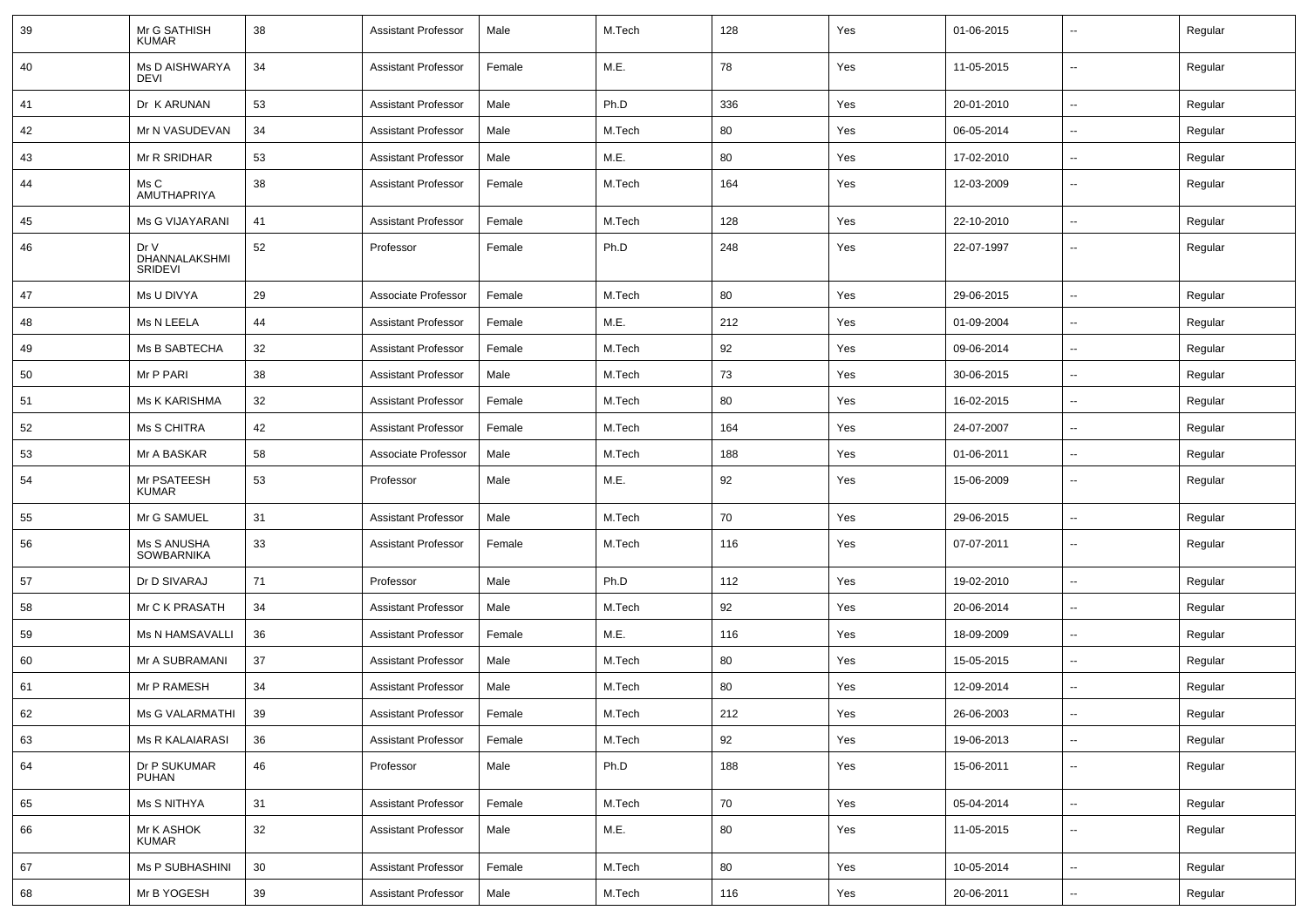| 69 | Ms D VASANTHI                      | 34 | <b>Assistant Professor</b> | Female | M.Tech | 116 | Yes | 27-05-2011 | $\overline{\phantom{a}}$ | Regular |
|----|------------------------------------|----|----------------------------|--------|--------|-----|-----|------------|--------------------------|---------|
| 70 | Ms B RESHMA                        | 40 | <b>Assistant Professor</b> | Female | M.Tech | 70  | Yes | 21-07-2015 | $\overline{\phantom{a}}$ | Regular |
| 71 | Mr C M<br><b>JAYAKUMAR</b>         | 57 | Associate Professor        | Male   | M.E.   | 284 | Yes | 17-07-2012 | --                       | Regular |
| 72 | Mr R SURESH<br><b>KUMAR</b>        | 31 | <b>Assistant Professor</b> | Male   | M.Tech | 82  | Yes | 15-12-2014 | $\overline{\phantom{a}}$ | Regular |
| 73 | Dr D<br><b>BALASUBRAMANIA</b><br>м | 46 | Associate Professor        | Male   | Ph.D   | 194 | Yes | 20-08-2010 | $\overline{\phantom{a}}$ | Regular |
| 74 | Mr S RAVIKUMAR                     | 43 | <b>Assistant Professor</b> | Male   | M.Tech | 92  | Yes | 17-06-2013 | Щ,                       | Regular |
| 75 | Mr P SENTHIL<br><b>KUMAR</b>       | 38 | <b>Assistant Professor</b> | Male   | M.Tech | 116 | Yes | 10-06-2011 | $\overline{\phantom{a}}$ | Regular |
| 76 | Mr V SUNDARARAJ                    | 74 | <b>Assistant Professor</b> | Male   | M.E.   | 128 | Yes | 02-08-2006 | $\overline{\phantom{a}}$ | Regular |
| 77 | Mr G<br>CHINNADURAI                | 31 | <b>Assistant Professor</b> | Male   | M.E.   | 92  | Yes | 06-06-2014 | --                       | Regular |
| 78 | <b>Ms T SUMATHY</b>                | 40 | <b>Assistant Professor</b> | Female | M.Tech | 92  | Yes | 03-06-2013 | $\overline{\phantom{a}}$ | Regular |
| 79 | Ms V<br>MAHALAKSHMI                | 31 | <b>Assistant Professor</b> | Female | M.Tech | 106 | Yes | 20-09-2011 | $\overline{\phantom{a}}$ | Regular |
| 80 | Dr R<br>MAHALAKSHMI                | 49 | Professor                  | Female | Ph.D   | 284 | Yes | 08-02-1997 | $\overline{\phantom{a}}$ | Regular |
| 81 | Mr A<br>VANUVAMALAI                | 33 | <b>Assistant Professor</b> | Male   | M.Tech | 116 | Yes | 27-08-2011 | $\overline{\phantom{a}}$ | Regular |
| 82 | Mr S KUMAR                         | 38 | <b>Assistant Professor</b> | Male   | M.Tech | 92  | Yes | 05-06-2013 | Щ,                       | Regular |
| 83 | Dr S P Rajagopalan                 | 77 | Professor                  | Male   | Ph.D   | 494 | Yes | 04-04-2007 | Щ,                       | Regular |
| 84 | Mr T KATHIRESAN                    | 30 | <b>Assistant Professor</b> | Male   | M.Tech | 82  | Yes | 07-05-2014 | −−                       | Regular |
| 85 | Mr G GOPINATH                      | 38 | <b>Assistant Professor</b> | Male   | M.Tech | 116 | Yes | 21-03-2011 | $\overline{\phantom{a}}$ | Regular |
| 86 | Ms S PRIYA                         | 37 | <b>Assistant Professor</b> | Female | M.Tech | 152 | Yes | 22-12-2008 | Щ,                       | Regular |
| 87 | Ms H BRINDHA                       | 32 | <b>Assistant Professor</b> | Female | M.Tech | 92  | Yes | 03-07-2013 | --                       | Regular |
| 88 | Ms T JOSEPHINE                     | 43 | <b>Assistant Professor</b> | Female | M.E.   | 128 | Yes | 26-06-2006 | $\overline{\phantom{a}}$ | Regular |
| 89 | Mr A ELANGO                        | 77 | Professor                  | Male   | M.E.   | 152 | Yes | 07-09-2010 | ц.                       | Regular |
| 90 | Ms M<br>PADMAVATHY                 | 39 | <b>Assistant Professor</b> | Female | M.Tech | 92  | Yes | 25-05-2013 | $\overline{\phantom{a}}$ | Regular |
| 91 | Mr R RAVI                          | 34 | <b>Assistant Professor</b> | Male   | M.Tech | 92  | Yes | 07-04-2010 | $\sim$                   | Regular |
| 92 | Mr M<br>SUNDARAPANDIAY<br>AN       | 36 | Assistant Professor        | Male   | M.Tech | 80  | Yes | 08-05-2014 | Щ,                       | Regular |
| 93 | Ms B<br>RAJALAKSHMI                | 39 | <b>Assistant Professor</b> | Female | M.Tech | 188 | Yes | 01-06-2004 | $\overline{\phantom{a}}$ | Regular |
| 94 | Mr R SUDALAI<br>SELVAM             | 38 | <b>Assistant Professor</b> | Male   | M.Tech | 92  | Yes | 01-06-2013 | $\overline{\phantom{a}}$ | Regular |
| 95 | Dr S<br>MOHANAMURUGA               | 49 | Professor                  | Male   | Ph.D   | 128 | Yes | 07-09-2011 | Щ,                       | Regular |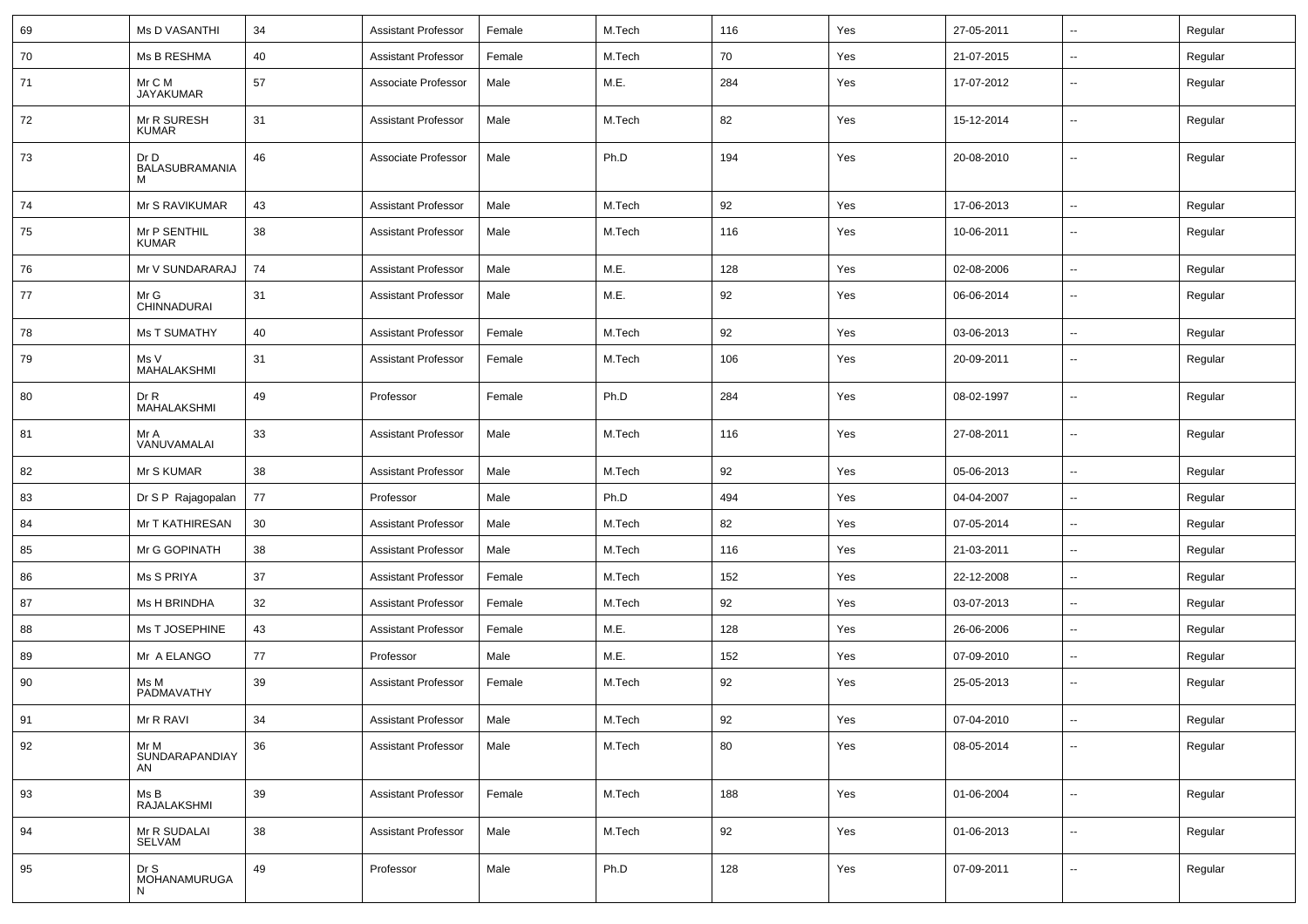| 96  | Mr S MANICKARAJ              | 32 | <b>Assistant Professor</b> | Male   | M.Tech | 80  | Yes | 29-07-2015 | н.                       | Regular |
|-----|------------------------------|----|----------------------------|--------|--------|-----|-----|------------|--------------------------|---------|
| 97  | Mr S VINOTH                  | 32 | <b>Assistant Professor</b> | Male   | M.E.   | 80  | Yes | 11-06-2014 | Ξ.                       | Regular |
| 98  | Mr J<br>GANASEKARAN          | 40 | <b>Assistant Professor</b> | Male   | M.E.   | 104 | Yes | 03-01-2011 | $\overline{\phantom{a}}$ | Regular |
| 99  | Mr M KRISHNA                 | 34 | <b>Assistant Professor</b> | Male   | M.Tech | 104 | Yes | 24-08-2010 | $\overline{\phantom{a}}$ | Regular |
| 100 | Ms S LATHA                   | 49 | <b>Assistant Professor</b> | Female | M.Tech | 200 | Yes | 11-11-2005 | $\overline{\phantom{a}}$ | Regular |
| 101 | Mr M RYAD                    | 31 | <b>Assistant Professor</b> | Male   | M.Tech | 80  | Yes | 10-03-2014 | $\sim$                   | Regular |
| 102 | Ms S YAMINI PRIYA            | 36 | <b>Assistant Professor</b> | Female | M.E.   | 176 | Yes | 12-07-2013 | $\sim$                   | Regular |
| 103 | Dr S SELVAKUMAR              | 50 | Professor                  | Male   | Ph.D   | 296 | Yes | 23-01-2013 | н.                       | Regular |
| 104 | Mr S<br>KARTHIKEYAN          | 37 | <b>Assistant Professor</b> | Male   | M.Tech | 80  | Yes | 07-05-2014 | н.                       | Regular |
| 105 | Mr J<br>JAYAKARTHIKEYA<br>N  | 30 | <b>Assistant Professor</b> | Male   | M.Tech | 83  | Yes | 11-08-2014 | $\overline{\phantom{a}}$ | Regular |
| 106 | Dr R KOMALAVALLI             | 45 | Professor                  | Female | Ph.D   | 212 | Yes | 14-07-2008 | $\sim$                   | Regular |
| 107 | Mr R RAMKANNAN               | 34 | <b>Assistant Professor</b> | Male   | M.Tech | 116 | Yes | 03-09-2012 | $\overline{\phantom{a}}$ | Regular |
| 108 | Mr M ATHIMOOLAM              | 44 | <b>Assistant Professor</b> | Male   | M.E.   | 164 | Yes | 15-12-2010 | $\overline{\phantom{a}}$ | Regular |
| 109 | Dr K SIVASAMI                | 53 | Professor                  | Male   | Ph.D   | 224 | Yes | 14-08-2007 | ⊷.                       | Regular |
| 110 | Mr K<br>SUDARVELALAZAN       | 34 | <b>Assistant Professor</b> | Male   | M.Tech | 128 | Yes | 27-08-2010 | Ξ.                       | Regular |
| 111 | Mr R SABARIMALA              | 37 | <b>Assistant Professor</b> | Female | M.Tech | 128 | Yes | 16-03-2010 | $\sim$                   | Regular |
| 112 | Ms F IDA                     | 35 | <b>Assistant Professor</b> | Female | M.Tech | 128 | Yes | 06-09-2010 | $\sim$                   | Regular |
| 113 | Ms S JAYASHREE               | 41 | <b>Assistant Professor</b> | Female | M.Tech | 80  | Yes | 12-12-2012 | ⊷.                       | Regular |
| 114 | Mr T THOMAS KOIL<br>RAJ      | 49 | Associate Professor        | Male   | M.E.   | 236 | Yes | 04-08-1997 | $\overline{\phantom{a}}$ | Regular |
| 115 | Ms K APARNA                  | 33 | <b>Assistant Professor</b> | Female | M.Tech | 92  | Yes | 29-06-2015 | $\sim$                   | Regular |
| 116 | Mr M<br>SENTHAMIZHSELV<br>AN | 30 | <b>Assistant Professor</b> | Male   | M.Tech | 80  | Yes | 05-06-2014 | --                       | Regular |
| 117 | Ms P KAPILA                  | 40 | <b>Assistant Professor</b> | Female | M.Tech | 152 | Yes | 09-07-2008 | Ξ.                       | Regular |
| 118 | DrE<br>PRABHAKARAN           | 34 | Professor                  | Male   | Ph.D   | 80  | Yes | 06-12-2014 | --                       | Regular |
| 119 | Ms A PAULENE<br>LOURDU MARY  | 34 | <b>Assistant Professor</b> | Female | M.Tech | 116 | Yes | 17-07-2011 | $\overline{\phantom{a}}$ | Regular |
| 120 | DrP<br>JAGANNATHAN           | 78 | Professor                  | Male   | Ph.D   | 236 | Yes | 05-01-2003 | Ξ.                       | Regular |
| 121 | <b>Ms A VISALATCHI</b>       | 40 | <b>Assistant Professor</b> | Female | M.E.   | 164 | Yes | 07-01-2005 | $\overline{\phantom{a}}$ | Regular |
| 122 | Ms R ANITHA                  | 34 | <b>Assistant Professor</b> | Female | M.Tech | 92  | Yes | 13-06-2014 | -−                       | Regular |
| 123 | Ms E FATHIMA                 | 45 | <b>Assistant Professor</b> | Female | M.Tech | 116 | Yes | 06-07-2010 | $\sim$                   | Regular |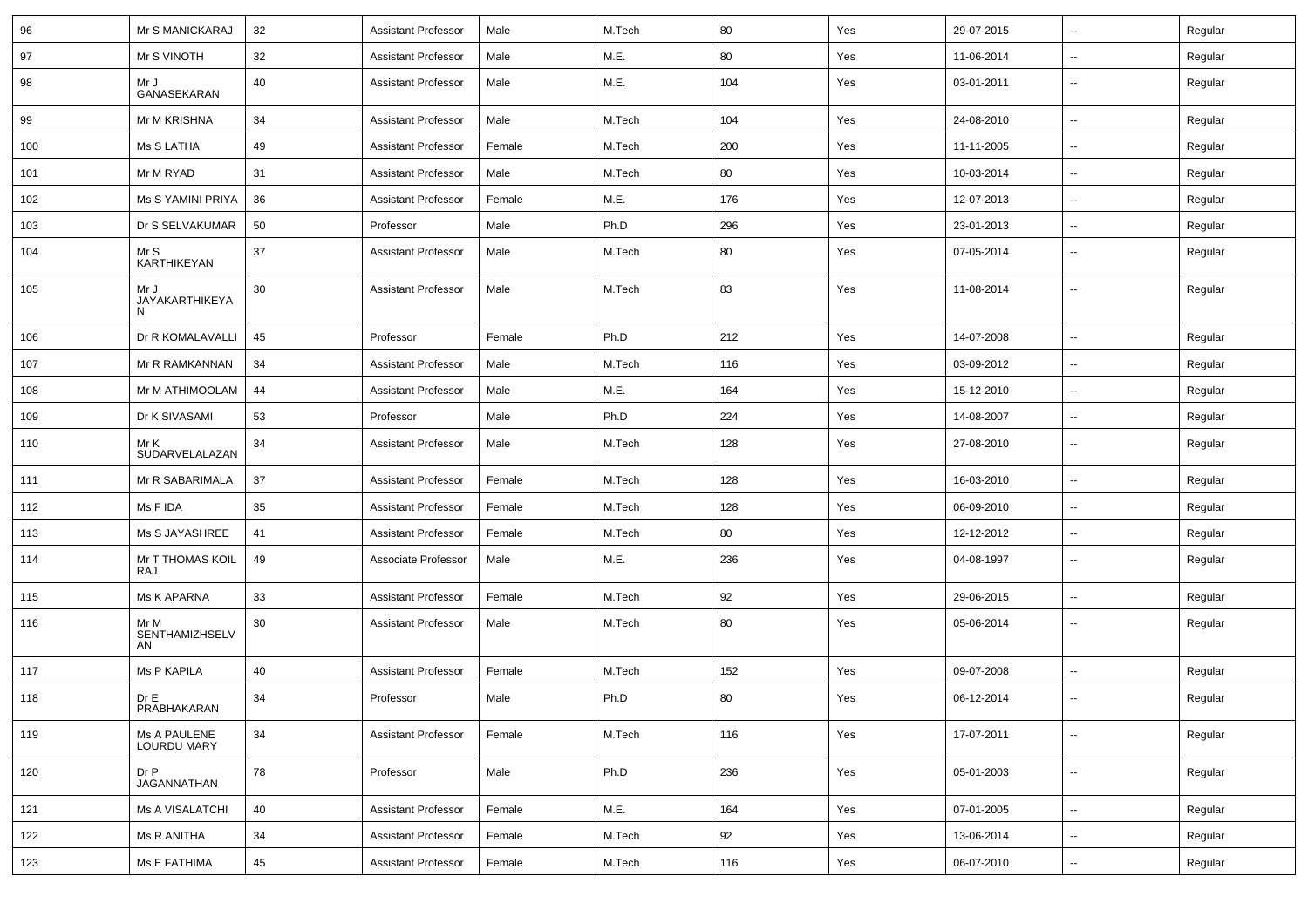| 124 | <b>Ms X MERCILIN</b><br>RAAJINI | 41 | <b>Assistant Professor</b> | Female | M.Tech | 116 | Yes | 19-01-2011 | $\overline{\phantom{a}}$ | Regular |
|-----|---------------------------------|----|----------------------------|--------|--------|-----|-----|------------|--------------------------|---------|
| 125 | Mr D ASHOK<br><b>KUMAR</b>      | 35 | <b>Assistant Professor</b> | Male   | M.Tech | 116 | Yes | 16-06-2011 | $\sim$                   | Regular |
| 126 | Mr P<br><b>KRISHNAKUMAR</b>     | 32 | <b>Assistant Professor</b> | Male   | M.Tech | 80  | Yes | 25-03-2014 | $\sim$                   | Regular |
| 127 | <b>Ms R PONLAKSHMI</b>          | 38 | <b>Assistant Professor</b> | Female | M.Tech | 152 | Yes | 13-07-2009 | $\sim$                   | Regular |
| 128 | Dr A SRINIVASAN                 | 55 | Associate Professor        | Male   | Ph.D   | 272 | Yes | 15-02-2012 | ⊷.                       | Regular |
| 129 | Dr M MICHALE<br><b>SCUDDER</b>  | 75 | Professor                  | Male   | Ph.D   | 548 | Yes | 13-07-2012 | $\overline{\phantom{a}}$ | Regular |
| 130 | Dr D JESUDURAI                  | 46 | Professor                  | Male   | Ph.D   | 116 | Yes | 07-09-2010 | $\overline{\phantom{a}}$ | Regular |
| 131 | Ms S SHALINI                    | 35 | <b>Assistant Professor</b> | Female | M.Tech | 128 | Yes | 09-07-2010 | ⊷.                       | Regular |
| 132 | Dr D JOHN ALBINO                | 43 | Associate Professor        | Male   | Ph.D   | 116 | Yes | 15-04-2013 | $\sim$                   | Regular |
| 133 | Mr S RAMALINGAM                 | 54 | Associate Professor        | Male   | M.E.   | 320 | Yes | 23-11-2011 | $\overline{\phantom{a}}$ | Regular |
| 134 | Mr N VISHWA<br><b>DEEPAK</b>    | 33 | <b>Assistant Professor</b> | Male   | M.Tech | 80  | Yes | 10-09-2014 | $\overline{\phantom{a}}$ | Regular |
| 135 | Mr S DINESH                     | 40 | <b>Assistant Professor</b> | Male   | M.Tech | 116 | Yes | 03-07-2010 | ⊷.                       | Regular |
| 136 | Ms C RAJESWARI                  | 38 | <b>Assistant Professor</b> | Female | M.Tech | 188 | Yes | 09-11-2005 | --                       | Regular |
| 137 | Mr J ALAEN<br>JEFFERY           | 30 | <b>Assistant Professor</b> | Male   | M.Tech | 80  | Yes | 06-05-2014 | --                       | Regular |
| 138 | Ms R BHUVANA                    | 31 | <b>Assistant Professor</b> | Female | M.Tech | 80  | Yes | 07-06-2013 | $\overline{\phantom{a}}$ | Regular |
| 139 | Dr A MYTHILI                    | 42 | Associate Professor        | Female | Ph.D   | 80  | Yes | 11-05-2015 | $\overline{\phantom{a}}$ | Regular |
| 140 | Mr K<br>PURUSHOTHAMAN           | 35 | <b>Assistant Professor</b> | Male   | M.Tech | 80  | Yes | 30-08-2013 | $\overline{\phantom{a}}$ | Regular |
| 141 | Mr M RAJU                       | 37 | <b>Assistant Professor</b> | Male   | M.Tech | 128 | Yes | 17-05-2010 | $\sim$                   | Regular |
| 142 | Dr M VADIVELU                   | 43 | Professor                  | Male   | Ph.D   | 140 | Yes | 01-08-2010 | $\sim$                   | Regular |
| 143 | Ms N SELVARANI                  | 41 | <b>Assistant Professor</b> | Female | M.Tech | 200 | Yes | 16-11-2004 | $\overline{\phantom{a}}$ | Regular |
| 144 | Dr M Babu                       | 45 | Associate Professor        | Male   | Ph.D   | 260 | Yes | 08-02-1999 | $\overline{\phantom{a}}$ | Regular |
| 145 | Ms N<br>MUTHUMEGALA             | 38 | <b>Assistant Professor</b> | Female | M.Tech | 80  | Yes | 08-02-2014 | $\overline{\phantom{a}}$ | Regular |
| 146 | Ms M LAKSHMI<br>PRIYA           | 29 | <b>Assistant Professor</b> | Female | M.Tech | 73  | Yes | 29-06-2015 | --                       | Regular |
| 147 | Ms T HANNAH                     | 35 | <b>Assistant Professor</b> | Female | M.Tech | 128 | Yes | 03-07-2010 | Щ,                       | Regular |
| 148 | Ms K<br>YOGALAKSHMI             | 30 | <b>Assistant Professor</b> | Female | M.E.   | 92  | Yes | 05-07-2013 | $\overline{\phantom{a}}$ | Regular |
| 149 | Ms S SIVA<br>SANKARI            | 33 | <b>Assistant Professor</b> | Female | M.Tech | 92  | Yes | 02-06-2014 | $\sim$                   | Regular |
| 150 | Mr M<br><b>BALAMURUGAN</b>      | 40 | <b>Assistant Professor</b> | Male   | M.Tech | 164 | Yes | 23-11-2005 | Ξ.                       | Regular |
| 151 | Mr S<br>MURALITHARAN            | 48 | <b>Assistant Professor</b> | Male   | M.E.   | 128 | Yes | 27-01-2011 | $\sim$                   | Regular |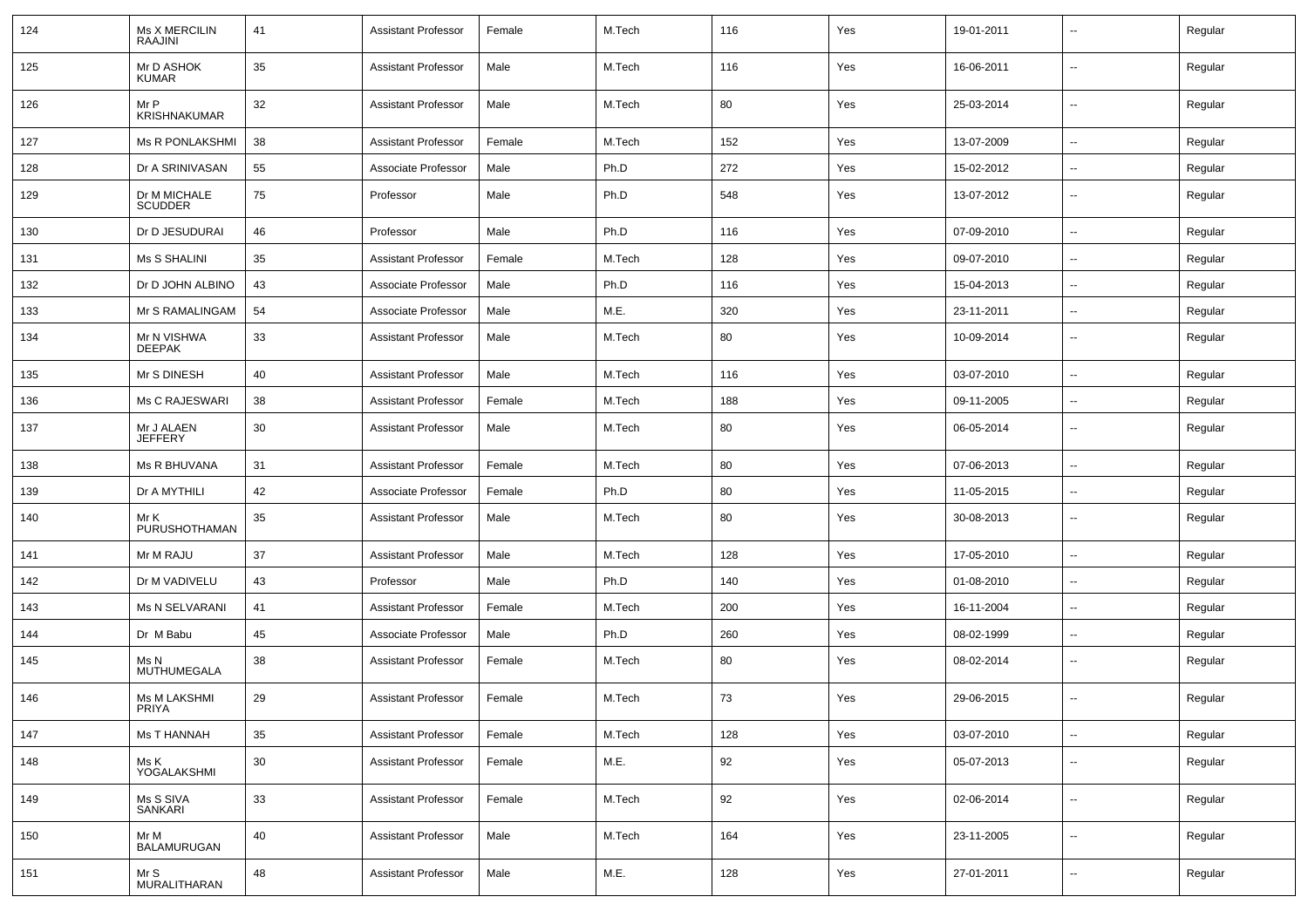| 152 | Mr V MURTHY                      | 35 | <b>Assistant Professor</b> | Male   | M.E.   | 82  | Yes | 02-12-2014 | $\overline{\phantom{a}}$ | Regular |
|-----|----------------------------------|----|----------------------------|--------|--------|-----|-----|------------|--------------------------|---------|
| 153 | <b>Ms S SARUMATHI</b>            | 38 | <b>Assistant Professor</b> | Female | M.Tech | 116 | Yes | 23-06-2011 | $\sim$                   | Regular |
| 154 | Dr S THAMARAI<br><b>SELVI</b>    | 41 | Professor                  | Female | Ph.D   | 140 | Yes | 05-02-2006 | $\sim$                   | Regular |
| 155 | Mr N<br><b>KANNIYAPPAN</b>       | 33 | <b>Assistant Professor</b> | Male   | M.Tech | 116 | Yes | 01-06-2011 | $\sim$                   | Regular |
| 156 | Ms M REKHA                       | 36 | <b>Assistant Professor</b> | Female | M.Tech | 164 | Yes | 22-01-2007 | $\overline{\phantom{a}}$ | Regular |
| 157 | Ms J JAMUNA                      | 43 | <b>Assistant Professor</b> | Female | M.E.   | 200 | Yes | 25-06-2009 | $\overline{\phantom{a}}$ | Regular |
| 158 | Mr M<br>MAILAINATHAN             | 30 | Assistant Professor        | Male   | M.Tech | 80  | Yes | 04-05-2014 | $\overline{\phantom{a}}$ | Regular |
| 159 | Mr J<br>KAMALAKANNAN             | 42 | <b>Assistant Professor</b> | Male   | M.Tech | 164 | Yes | 03-06-2011 | $\overline{\phantom{a}}$ | Regular |
| 160 | Mr T<br>MUTHAMIZHAN              | 45 | Associate Professor        | Male   | Ph.D   | 116 | Yes | 11-08-2014 | $\overline{\phantom{a}}$ | Regular |
| 161 | Ms S JEEVITHA                    | 30 | <b>Assistant Professor</b> | Female | M.Tech | 80  | Yes | 09-11-2014 | $\overline{\phantom{a}}$ | Regular |
| 162 | Mr J VIJAY                       | 37 | <b>Assistant Professor</b> | Male   | M.Tech | 116 | Yes | 03-06-2011 | $\overline{\phantom{a}}$ | Regular |
| 163 | R JOHNSI                         | 26 | <b>Assistant Professor</b> | Female | M.E.   | 25  | Yes | 26-06-2019 | $\sim$                   | Regular |
| 164 | Dr S<br>THANGALAKSHMI            | 46 | Associate Professor        | Female | Ph.D   | 224 | Yes | 23-12-2009 | $\sim$                   | Regular |
| 165 | Ms K<br>PACKIAVATHY              | 35 | <b>Assistant Professor</b> | Female | M.Tech | 104 | Yes | 14-07-2014 | $\sim$                   | Regular |
| 166 | Mr N UMAPATHI                    | 37 | <b>Assistant Professor</b> | Male   | M.Tech | 188 | Yes | 30-08-2006 | ⊷.                       | Regular |
| 167 | Dr K SAI<br>PRASANNA             | 61 | Professor                  | Male   | Ph.D   | 248 | Yes | 01-06-2013 | --                       | Regular |
| 168 | Ms S REVATHY                     | 35 | <b>Assistant Professor</b> | Female | M.Tech | 152 | Yes | 09-06-2008 | $\overline{\phantom{a}}$ | Regular |
| 169 | Ms J JAMUNA                      | 42 | <b>Assistant Professor</b> | Female | M.Tech | 116 | Yes | 01-02-2011 |                          | Regular |
| 170 | Dr N B GEETHA                    | 42 | Professor                  | Female | Ph.D   | 224 | Yes | 23-07-2012 | $\overline{\phantom{a}}$ | Regular |
| 171 | Ms P AMSAYAZHI                   | 29 | <b>Assistant Professor</b> | Female | M.Tech | 80  | Yes | 25-03-2014 |                          | Regular |
| 172 | Mr P MURALI                      | 40 | <b>Assistant Professor</b> | Male   | M.Tech | 140 | Yes | 29-08-2006 | $\sim$                   | Regular |
| 173 | Ms K ALICE                       | 43 | <b>Assistant Professor</b> | Female | M.Tech | 116 | Yes | 05-09-2011 | $\sim$                   | Regular |
| 174 | Ms D<br>MAHALAKSHMI              | 31 | <b>Assistant Professor</b> | Female | M.E.   | 86  | Yes | 10-06-2014 | --                       | Regular |
| 175 | Ms S NITHYA                      | 29 | Assistant Professor        | Female | M.E.   | 80  | Yes | 02-06-2014 | -−                       | Regular |
| 176 | Mr N KANIMOZHI                   | 35 | <b>Assistant Professor</b> | Female | M.Tech | 116 | Yes | 19-09-2011 | $\overline{\phantom{a}}$ | Regular |
| 177 | Ms A PRABA                       | 40 | <b>Assistant Professor</b> | Female | M.Tech | 116 | Yes | 27-06-2011 | $\overline{\phantom{a}}$ | Regular |
| 178 | Mr V SAMINATHAN                  | 36 | <b>Assistant Professor</b> | Male   | M.E.   | 82  | Yes | 10-07-2015 | $\overline{\phantom{a}}$ | Regular |
| 179 | Ms T MEENA HIMA<br><b>KANTHI</b> | 44 | Assistant Professor        | Female | M.Tech | 116 | Yes | 20-06-2011 | $\sim$                   | Regular |
| 180 | Ms S THANGA<br><b>REVATHY</b>    | 36 | <b>Assistant Professor</b> | Female | M.Tech | 176 | Yes | 29-12-2006 | $\sim$                   | Regular |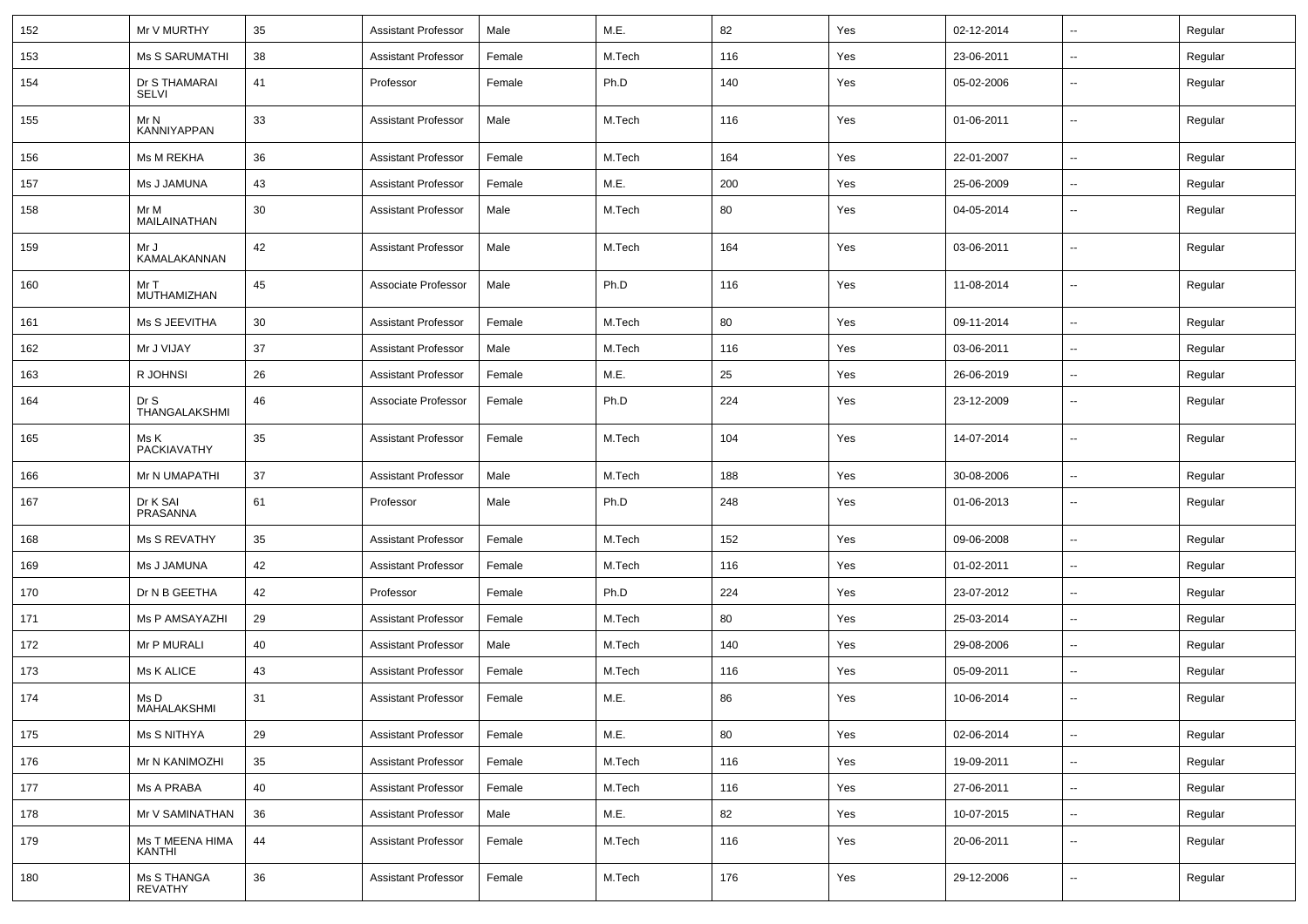| 181 | Mr S AMIRTHARAJ                         | 44 | <b>Assistant Professor</b> | Male   | M.Tech | 116 | Yes | 01-06-2011 | $\overline{\phantom{a}}$ | Regular |
|-----|-----------------------------------------|----|----------------------------|--------|--------|-----|-----|------------|--------------------------|---------|
| 182 | Ms A G PRAYWIN<br>SHEELA                | 41 | <b>Assistant Professor</b> | Female | M.Tech | 116 | Yes | 13-06-2011 | --                       | Regular |
| 183 | Mr V HEMAKUMAR                          | 31 | <b>Assistant Professor</b> | Male   | M.E.   | 92  | Yes | 02-06-2014 | $\overline{\phantom{a}}$ | Regular |
| 184 | Dr C<br><b>MEGANATHAN</b>               | 42 | Professor                  | Male   | Ph.D   | 164 | Yes | 22-07-2008 | --                       | Regular |
| 185 | <b>Ms N ARCHANA</b>                     | 39 | <b>Assistant Professor</b> | Female | M.Tech | 140 | Yes | 05-09-2009 | $\overline{\phantom{a}}$ | Regular |
| 186 | Mr J P JOSH<br>KUMAR                    | 38 | <b>Assistant Professor</b> | Male   | M.Tech | 116 | Yes | 23-05-2011 | --                       | Regular |
| 187 | Ms G BHAVANI                            | 39 | <b>Assistant Professor</b> | Female | M.Tech | 164 | Yes | 05-07-2007 | $\overline{\phantom{a}}$ | Regular |
| 188 | Mr M<br><b>ISSAKKIMUTHU</b>             | 73 | <b>Assistant Professor</b> | Male   | M.E.   | 212 | Yes | 18-04-2016 | --                       | Regular |
| 189 | Mr S THIRUMAL                           | 34 | <b>Assistant Professor</b> | Male   | M.Tech | 116 | Yes | 01-07-2011 | --                       | Regular |
| 190 | Ms V PREETHI                            | 41 | <b>Assistant Professor</b> | Female | M.Tech | 80  | Yes | 12-05-2014 | $\overline{\phantom{a}}$ | Regular |
| 191 | <b>Ms M NALINI</b>                      | 41 | <b>Assistant Professor</b> | Female | M.Tech | 176 | Yes | 10-11-2004 | ⊷.                       | Regular |
| 192 | Ms P NEELAVENI                          | 46 | <b>Assistant Professor</b> | Female | M.Tech | 128 | Yes | 19-07-2010 | --                       | Regular |
| 193 | Mr N DEEPA                              | 36 | <b>Assistant Professor</b> | Female | M.Tech | 128 | Yes | 02-04-2014 | --                       | Regular |
| 194 | Ms C DEVIKA                             | 31 | <b>Assistant Professor</b> | Female | M.Tech | 92  | Yes | 06-07-2013 | --                       | Regular |
| 195 | <b>SANTHOSH</b><br>SHANMUGA<br>PANDIYAN | 32 | <b>Assistant Professor</b> | Male   | M.Tech | 92  | Yes | 02-05-2014 | --                       | Regular |
| 196 | D K JAMUNA                              | 45 | Professor                  | Female | Ph.D   | 164 | Yes | 27-04-2012 | $\overline{\phantom{a}}$ | Regular |
| 197 | Dr S HARIKRISHNA<br>ETTI                | 45 | Professor                  | Male   | Ph.D   | 152 | Yes | 09-02-2011 | $\overline{\phantom{a}}$ | Regular |
| 198 | Mr J JESUDOSS                           | 58 | <b>Assistant Professor</b> | Male   | M.Tech | 80  | Yes | 16-04-2014 | --                       | Regular |
| 199 | Ms N INDIRA<br>PRIYADHARSHINI           | 37 | <b>Assistant Professor</b> | Female | M.E.   | 128 | Yes | 24-07-2007 | $\overline{\phantom{a}}$ | Regular |
| 200 | Ms G DURGADEVI                          | 36 | <b>Assistant Professor</b> | Female | M.Tech | 128 | Yes | 28-06-2010 | $\overline{\phantom{a}}$ | Regular |
| 201 | Mr B KARTHIK<br>RAJA                    | 39 | <b>Assistant Professor</b> | Male   | M.Tech | 92  | Yes | 10-03-2014 | $\overline{\phantom{a}}$ | Regular |
| 202 | <b>Ms T ARCHANA</b><br><b>OLOT</b>      | 46 | <b>Assistant Professor</b> | Female | M.Tech | 116 | Yes | 16-06-2011 | $\overline{\phantom{a}}$ | Regular |
| 203 | <b>Ms A VANATHI</b>                     | 39 | Assistant Professor        | Female | M.Tech | 140 | Yes | 23-11-2009 | $\sim$                   | Regular |
| 204 | Ms R BEULA                              | 47 | <b>Assistant Professor</b> | Female | M.Tech | 176 | Yes | 02-01-2007 | $\overline{\phantom{a}}$ | Regular |
| 205 | Mr P MURALI                             | 44 | <b>Assistant Professor</b> | Male   | M.Tech | 176 | Yes | 11-12-2008 | $\sim$                   | Regular |
| 206 | Mr M MANICKAM                           | 37 | <b>Assistant Professor</b> | Male   | M.E.   | 178 | Yes | 04-08-2006 | $\overline{\phantom{a}}$ | Regular |
| 207 | Ms B DURGADEVI                          | 37 | <b>Assistant Professor</b> | Female | M.Tech | 116 | Yes | 03-07-2010 | $\overline{\phantom{a}}$ | Regular |
| 208 | N NANDHINI                              | 25 | <b>Assistant Professor</b> | Female | M.E.   | 25  | Yes | 24-06-2019 | Щ,                       | Regular |
| 209 | R AISWARYA                              | 31 | <b>Assistant Professor</b> | Female | M.E.   | 26  | Yes | 24-06-2019 | $\overline{\phantom{a}}$ | Regular |